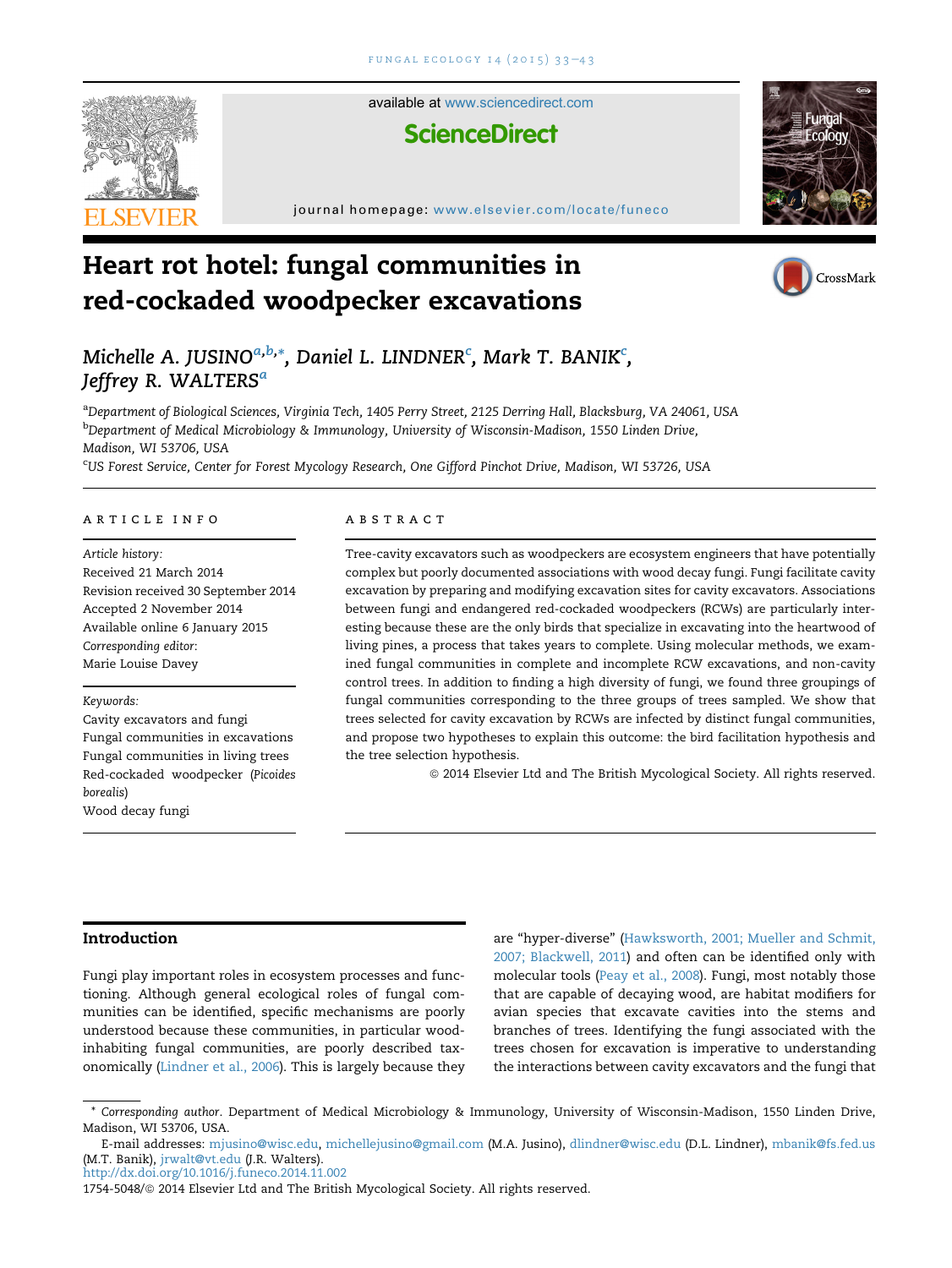inhabit excavation sites, especially in apparently sound trees ([Jusino et al., in press](#page-10-0)). Cavity excavating birds (such as woodpeckers) are ecosystem engineers [\(Jones et al., 1994\)](#page-10-0) and hence the interactions between cavity excavators and fungi are not only important for the excavators, but also for a diverse community of secondary cavity nesters [\(Blanc and](#page-9-0) [Walters, 2008](#page-9-0)), and possibly for the persistence of the fungal communities that may develop in excavated cavities.

Possible associations between wood decay fungi and cavity excavating birds have been considered in multiple systems ([Conner et al., 1976; Jackson and Jackson, 2004; Witt, 2010;](#page-9-0) [Blanc and Martin, 2012; Cockle et al., 2012; Zahner et al.,](#page-9-0) [2012\)](#page-9-0); however, these perceived associations are often based on visual observations of fungal fruit bodies. Observation of fruit bodies is a poor measure of association because many fungi can inhabit a tree for decades without fruiting [\(Rayner](#page-10-0) [and Boddy, 1988; Lindner et al., 2011\)](#page-10-0), while others may never fruit at all. Furthermore, frequency of fruit body production is not comparable between species of fungi, given differences in life cycles and hosts ([Rayner and Boddy, 1988\)](#page-10-0). Thus, many fungi associated with cavity excavators may be missed in visual fruit body surveys. Given the potential inaccuracy of fruit body surveys [\(Boddy, 2001; Jusino et al., in](#page-9-0) [press\)](#page-9-0), it is possible there are unseen fungal players that add levels of complexity to the relationships between cavity excavating birds and fungi ([Jusino et al., in press](#page-10-0)). In the absence of more inclusive data, it is not possible to accurately approach questions about how the community composition of fungi in trees affects the excavation process, and thereby broader ecosystem function. Here we look at communities of fungi in living pine trees that have been selected for excavation by federally endangered red-cockaded woodpeckers (Picoides borealis) using a recently developed method for detecting fungi in woodpecker excavations in the absence of fruit bodies ([Jusino et al., in press\)](#page-10-0).

Red-cockaded woodpeckers (RCWs) are cooperatively breeding, non-migratory birds that live in family groups ([Walters et al., 1988](#page-10-0)) and are endemic to longleaf pine (Pinus palustris) forests of the Southeastern United States. RCWs are primary cavity excavators; they excavate cavities through the sapwood and into the heartwood of living pine trees ([Ligon,](#page-10-0) [1970\)](#page-10-0), a trait unique to this species. Within a family group, each bird has its own roost cavity, resulting in several cavity trees per group. RCW groups also maintain a number of incomplete excavations, which are termed cavity starts. The completed cavities and cavity starts belonging to one RCW family group constitute a cluster.

Red-cockaded woodpeckers are considered to be an umbrella species for the conservation of the longleaf pine ecosystem ([Costa, 1995](#page-9-0)). Management for these birds, which includes frequent burning of forest stands and the establishment of multi-aged pine stands, with emphasis placed on conserving older pine trees, helps maintain ecosystem function and benefits other native residents of the longleaf pine ecosystem ([Walters, 1991; James et al., 2001](#page-10-0)). Older pines are needed for the maintenance of RCW populations because only they have sufficient heartwood to house a woodpecker cavity. Furthermore, older pine trees may be more likely to harbour heartwood-infecting fungi, which may reduce the difficulty of cavity excavation.

Longleaf pines are slower growing, longer lived and more resilient to pathogens than most other pine species of the southeastern United States ([Clark, 1957\)](#page-9-0). Additionally, longleaf pines have developed a number of adaptations that allow them to flourish in a fire maintained ecosystem. For instance, they spend the first years of their life in a grass-stage, investing heavily in below ground growth, with their meristem protected from the frequent low intensity fires characteristic of the system. Longleaf pines also produce more resin than many other pines, a trait that may protect the trees from pathogens such as fungi. This is also a trait that RCWs appear to exploit: RCWs maintain active resin wells on trees used for roosting and nesting that may prevent predators from accessing cavities. Because longleaf pines are stronger, more resilient trees, RCW cavities in these trees outlast those in other pine species; however, for the same reasons, longleaf pines generally require more time for cavity excavation ([Conner and Rudolph, 1995; Harding and Walters, 2004](#page-9-0)). It has been speculated that wood decay fungi may assist in this process ([Conner et al., 1976; Jackson, 1977; Jackson and](#page-9-0) [Jackson, 2004](#page-9-0)).

Wood decay fungi require access to a woody substratum, typically in the form of an open wound, in order to grow, reproduce and continue their life cycles ([Rayner and Boddy,](#page-10-0) [1988\)](#page-10-0). Living trees have multiple defenses, including bark, which is an effective physical barrier against many pathogens, and functional sapwood, which is a suboptimal environment for many wood decay fungi because it is composed largely of living cells, has a high volume of water, and contains very little oxygen ([Boddy and Heilmann-Clausen, 2008](#page-9-0)). Thus, in living trees, pathways through the sapwood, which are generally only available following a disturbance, are critical for allowing fungi to penetrate into the heartwood. RCWs may provide this disturbance and facilitate colonization of woodinhabiting fungi by exposing the interior of an otherwise healthy ("apparently sound") tree through the process of excavation; cavity excavators may indirectly help fungi to spread.

Conversely, there is a growing body of evidence that heartwood-infecting wood decay fungi may be present prior to excavation in the trees that woodpeckers select and that these fungi aid in the excavation process [\(Conner et al., 1976;](#page-9-0) [Jackson and Jackson, 2004; Witt, 2010; Cockle et al., 2012;](#page-9-0) [Zahner et al., 2012](#page-9-0)). RCWs in particular are thought to preferentially select trees infected with the heart rot fungus Porodaedalea pini SE (the recently described Southeastern clade of P. pini s.s.; [Brazee and Lindner, 2013\)](#page-9-0) for excavation. Cavity excavation by RCWs in longleaf pines can take 10 yr or longer to complete [\(Harding and Walters, 2004\)](#page-9-0) and once completed, cavities can remain in use by RCWs for decades [\(Conner and](#page-9-0) [Rudolph, 1995](#page-9-0)). Excavation time may be decreased in trees infected with heart rot ([Conner and O'Halleran, 1987; Rudolph](#page-9-0) [and Conner, 1991; Jackson and Jackson, 2004](#page-9-0)).

Thus, the presence or absence of certain species of fungi (not necessarily only decay fungi) may be driving the excavation behaviour of RCWs. Therefore, to understand the habitat requirements of these birds, it is important to focus not only on the forest structure, but also the structure of the communities of fungi that colonize the trees in which these birds excavate. To better characterize the relationship these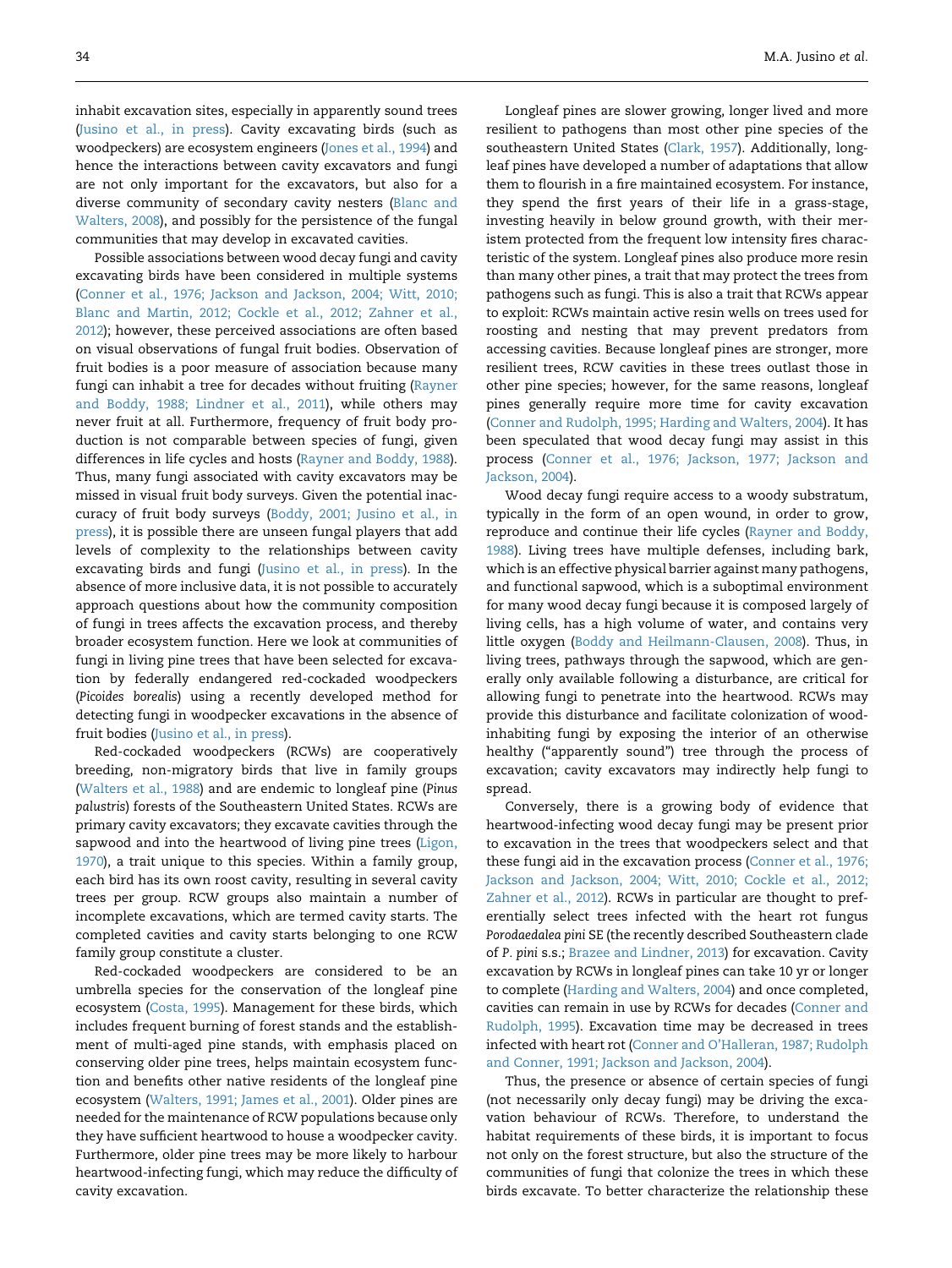birds have with fungi, the taxa involved must first be definitively identified, and the dynamics of the fungal community determined. Not only does one need to know which fungi are in trees currently used by the birds, but also which fungi are in trees they could potentially use in the future. It is possible that incomplete RCW excavations are initially colonized by early successional pioneer fungi, which set the stage for later successional fungal species. The communities of fungi associated with complete RCW excavations could represent a "climax" fungal successional community within a living tree. Pioneer or early-arriving fungi may have an effect on later successional species, not just in modifying the environment for them, but also in determining how the community functions [\(Fukami et al., 2010; Dickie et al., 2012\)](#page-9-0). RCWs may depend on later successional fungal species to soften the wood surrounding excavation sites  $-$  this may explain why the excavation process is so temporally expensive. As a first step toward understanding the relationships between fungi and RCWs, we (1) compared the fungi in RCW excavations to those found in similar trees without excavations to determine which fungi, if any, are closely associated with RCW excavations; and (2) examined the fungi associated with complete and incomplete RCW excavations in order to characterize changes over time in the fungal community associated with RCW excavations.

# Materials and methods

#### Field methods

This research was conducted on Marine Corps Base Camp Lejeune (MCBCL), in Onslow County, on the central coast of North Carolina; see [Jusino et al. \(in press\)](#page-10-0) for a brief description of the study site. The RCW population on MCBCL has been intensively monitored for over 25 yr (starting in 1986) and has grown from 28 groups in 1986 to 99 in 2013. As part of this ongoing larger study, complete RCW cavity trees and RCW cavity starts are documented as they are located on the landscape and examined annually thereafter. RCWs on MCBCL excavate and use cavities in three commonly found species of pine on the base, longleaf pine, loblolly pine (P. taeda), and pond pine (P. serotina). Essential components of RCW management include cavity provisioning (creating human-made cavities in living pine trees) and frequent prescribed fires ([Walters, 2004](#page-10-0)).

In Sep. 2009, fifteen RCW clusters were selected on MCBCL and all active, complete RCW cavities (i.e., cavities surrounded by active resin wells, which indicates they are currently being used by a RCW; [Jackson, 1977](#page-9-0)) in each cluster were sampled. Wood shavings were scraped from three locations within each cavity using a sterilized sharpened spoon following the protocol in [Jusino et al. \(in press\).](#page-10-0) This sampling method allowed collection of wood shavings from excavations without causing damage to the tree or the excavation. DNA from samples collected with a sterilized sharpened spoon can be processed molecularly to determine which fungi are present in the wood surrounding an excavation. Cavity starts within the 15 RCW clusters were also sampled. For each cavity start, the excavation was scraped in two locations and the starter aseptically cored approximately 20 cm above the excavation, using a clean increment borer and sterile sample storage techniques. The increment borer was cleaned by scrubbing the outer portions of the borer and extractor with 70 % ethanol and a sterile cloth, then dipping the borer and extractor in 70 % ethanol. After the dip, the inside of the borer was swabbed with a sterile cotton patch affixed to a rifle cleaning rod (that was also dipped in ethanol). The drill-tip was cleaned with a sterile pipe-cleaner. This cleaning procedure was repeated twice prior to coring each tree. The inside of the handle of the increment borer was also cleaned with 70 % ethanol, and only clean borers were stored in the handle. The extractor was flame-sterilized prior to core extraction. The heartwood of these cores was stored in a sterile 15 ml falcon tube; the sapwood portion was sterilely re-inserted into the core site to prevent the artificial introduction of pathogenic organisms. Completed cavities were not cored at cavity height because it is possible to introduce a fissure in the dome of a cavity when coring, which would allow resin to drip into the body of the cavity and cause harm to the cavity occupant(s); this is not the case for cavity starts.

Additionally, within each of the fifteen clusters, four longleaf pine trees were selected with no evidence of RCW activity but with attributes (such as tree diameter at breast height, and tree height) similar to cavity trees. These trees were cored at average cavity height (following the procedure for RCW cavity starts). In Sep. and Oct. 2009, artificial cavity starts [\(Copeyon, 1990](#page-9-0)) were aseptically drilled through the sapwood and into the heartwood of each of these trees at average cavity height, mimicking RCW starts. The artificial starts were sampled for fungi in the same manner as RCWexcavated cavity starts (see [Jusino et al., in press](#page-10-0) for sampling locations) to serve as a control group of non-excavated trees to determine if fungal communities in trees selected for excavation by RCWs are distinct from those in nonexcavated trees. After sampling, all of the drilled cavity starts were covered with galvanized steel screens with  $0.64 \times 0.64$  cm openings to prevent RCW access.

For each tree sampled, we recorded tree species, diameter at breast height (DBH), height of the tree (measured by clinometer), resin well activity (quantified by the freshness of the sap in the resin wells that surround the cavity entrance; trees were classified as either active, possibly active or inactive), presence of P. pini SE fruit bodies and age of the excavation (determined from JRW's long-term data set on the RCW population at MCBCL). To better assess habitat differences between clusters (sites), ground cover data were collected in three 20 m transects per cluster. For each transect, 20 readings were taken through an ocular tube, and for each reading, the plant in the center of the ocular tube was identified [\(James and](#page-9-0) [Shugart Jr, 1970](#page-9-0)). Ground cover variables were calculated as the average percentage of the ground cover composed of the following: Astrida sp. (wiregrass), total herbaceous ground cover (including wiregrass), woody-stemmed ground cover and bare ground. The herbaceous variable consisted of Astrida sp., other grasses, Hypericum perforatum (Saint John's wort), and unidentified non-woody-stemmed species; this variable was not mutually exclusive from the wiregrass variable. The woody-stemmed variable consisted of: bay species, Ilex sp. (gallberry), Liquidambar styraciflua (American sweetgum), Pinus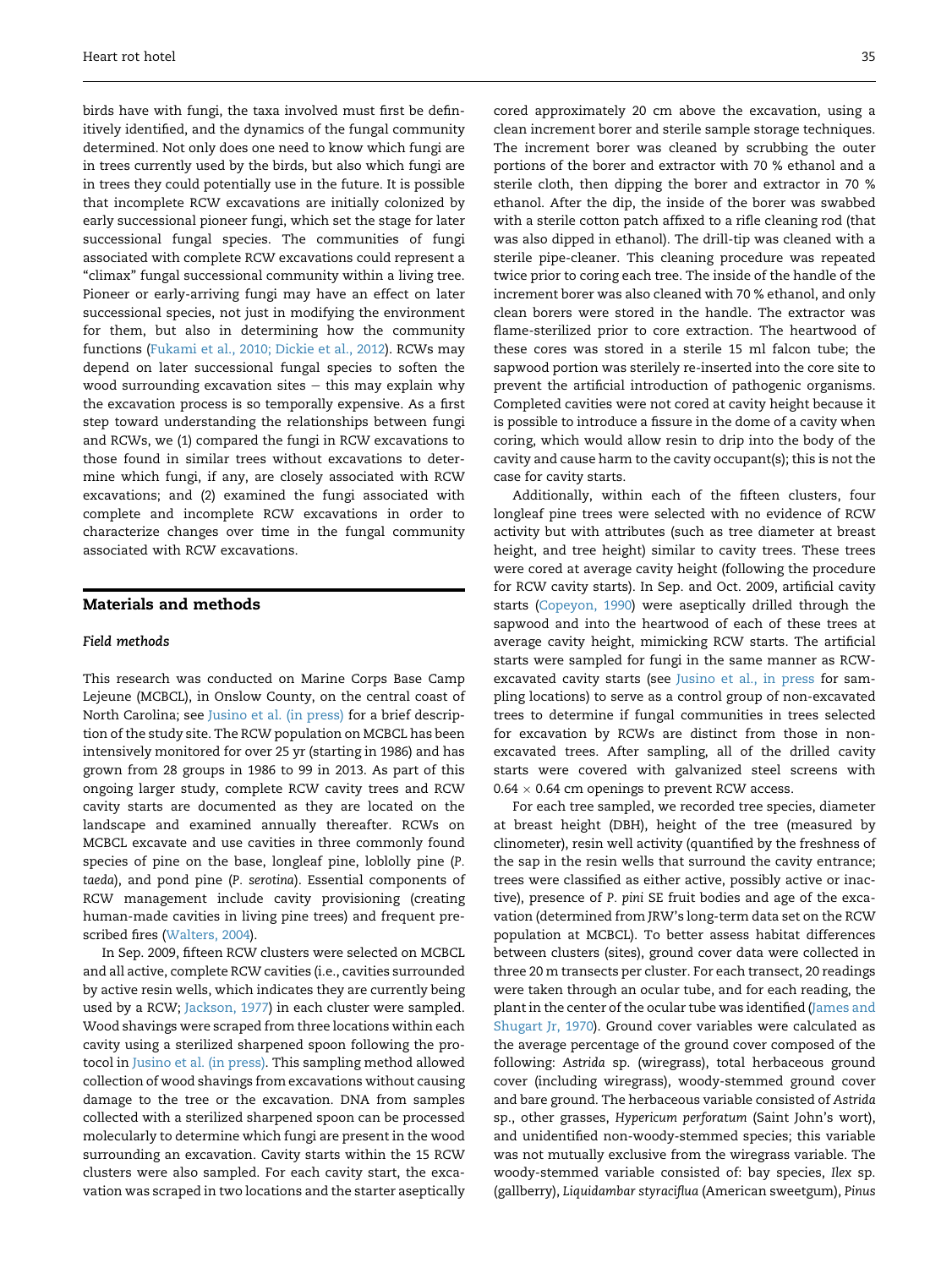saplings, Quercus saplings, and unidentified woody-stemmed species.

# Molecular methods

To identify the fungal species found in the excavations sampled, DNA was extracted and downstream molecular applications were performed on all samples taken from RCW excavations and the non-excavated trees following the protocol described in [Jusino et al. \(in press\)](#page-10-0). The downstream molecular applications included polymerase chain reactions (PCR) with the Basidiomycota specific primer pair ITS1F and ITS4b-21 (CAGGAGACTTGTACACGGTCC; [Jusino et al., in](#page-10-0) [press\)](#page-10-0), followed by cloning and sequencing. ITS4b-21 amplifies fungi in the Hymenochaetoid clade that are often missed with other common Basidiomycota specific primers [\(Jusino](#page-10-0) [et al., in press](#page-10-0)). We also performed PCR, cloning and sequencing with an additional primer pair, ITS1F and ITS4 ([Gardes and Bruns, 1993\)](#page-9-0). These methods mirrored those used with ITS1F and ITS4b-21 with the exception of the thermocycler settings, which followed those described by [Lindner and Banik \(2009\)](#page-10-0). All samples with positive PCR products were cloned, and eight randomly-selected clones per sample were sequenced following [Jusino et al. \(in press\)](#page-10-0). DNA sequences were edited using Sequencher 4.9 and sequence identities were obtained via GenBank BLAST (NCBI), using a 97 % sequence similarity cut-off for species rank. Samples that did not produce a positive PCR product were rerun using a serial dilution series, and any samples that still did not result in a positive PCR product were considered negative for fungal DNA. In addition to running negative controls for each step, our negative DNA extraction controls were processed through every downstream step. Negative DNA extraction controls included all extraction components and steps used for all samples, but did not include a wood sample.

## Data analyses

To compare species richness across excavation types, we used taxon accumulation curves generated by the R package, Species [\(Czederplitz, 2001\)](#page-9-0). To visualize fungal communities in ordination space for both primer pairs, we performed nonparametric multidimensional scaling (NMDS) in the Vegan package of R [\(Oksanen et al., 2012\)](#page-10-0) using the metaMDS function with the modified Raup-Crick dissimilarity metric described by [Chase et al. \(2011\),](#page-9-0) calculated by the raupcrick function in Vegan. Though the Jaccard distance measure accommodates presence/absence data and is well suited for data sets that are populated with many zeroes ([McCune et al.,](#page-10-0) [2002\)](#page-10-0), the Raup-Crick metric also takes into account variations in the dissimilarities in community composition and is appropriate when comparing communities in the same geographic region [\(Chase et al., 2011\)](#page-9-0). To test whether individual sample variables (excavation type, species of tree, DBH, height), or site variables (groundcover) were related to fungal community structure, nonparametric permutational multivariate ANOVA (PERMANOVA) tests [\(Anderson, 2001\)](#page-9-0) were performed by the adonis function in the Vegan package of R ([Oksanen et al., 2012](#page-10-0)). Differences in multivariate dispersion

among groups were tested for using the betadisper function in the Vegan package of R [\(Oksanen et al., 2012](#page-10-0)).

For the Basidiomycota specific primer pair, ITS1F and ITS4b-21, community analyses were performed on the entire data set as well as on the subset of the data that included only the taxa likely to be associated with wood decay processes (i.e., putative wood decay fungi). To perform the community analyses for the general primer pair ITS1F and ITS4, which captured fungi from the phyla Ascomycota and Basidiomycota, singletons (taxa that were observed only in one tree) were removed from the community data matrix.

The age of the excavation (zero) and the species of tree (longleaf pine) were the same for all of the trees in the control group and thus the effect of the age of an excavation and species of tree on fungal community structure could only be assessed for the RCW-initiated excavations. The excavation age of RCW excavations was 1-24 yr and the tree species in which these excavations were housed included longleaf, loblolly and pond pines. Community analyses were performed to determine the effect of these variables with the subset of the data that included only completed RCW cavities and RCWinitiated starts with both primer pairs.

#### Results

## PCR results

138 trees were sampled, including 36 complete RCW cavities, 42 RCW cavity starts, and 60 control trees. Of these, 89 % (32/ 36) with complete cavities, 50 % (21/42) with RCW cavity starts and 28 % (17/60) of control trees produced positive PCR band (bands visible following staining with ethidium bromide) with the Basidiomycota specific primer pair, ITS1F and ITS4b-21. Results were similar with the general fungal primer pair, ITS1F and ITS4; of the trees sampled, 86 % (31/36) with complete cavities, 66 % (28/42) with cavity starts and 27 % (16/60) of control trees produced positive PCR bands. All positive samples were cloned and sequenced.

# ITS cloning and sequencing results

We identified 53 fungal taxa via cloning of ITS1F and ITS4b-21 PCR products ([Supplementary Appendix A](#page-9-0)) and 94 taxa via cloning of ITS1F and ITS4 PCR products ([Supplementary](#page-9-0) [Appendix B\)](#page-9-0). Taxon accumulation curves for both of the primer pairs indicated that the fungal diversity in living pine trees with and without RCW excavations was much greater than the diversity we were able to document ([Fig 1\)](#page-4-0). Accumulation curves for individual samples indicate that the majority of the diversity within samples was captured by picking eight randomly-selected clones ([Supplementary](#page-9-0) [Appendix C\)](#page-9-0).

## Common taxa

Overall, the most common fungi found with the Basidiomycota specific primer pair (ITS1F/4b-21) were P. pini SE, an unidentified Exobasidiomycetes species (Exobasidiomycetes sp. 2, which most closely matched an unidentified Exobasidiomycetidae sp. [GenBank accession number DQ682574.1]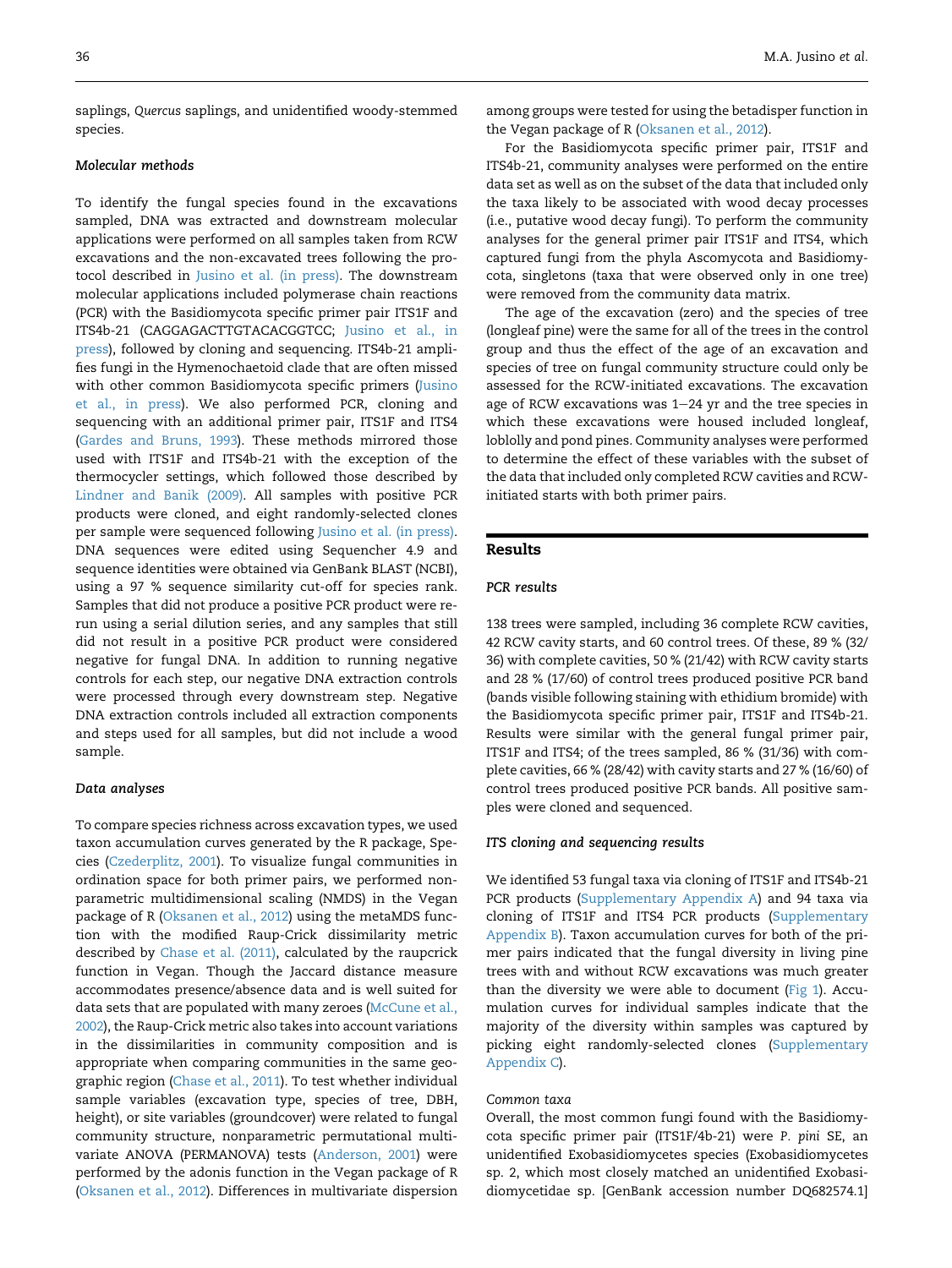<span id="page-4-0"></span>

Fig  $1 - A$ ) Observed taxon accumulation curves for Basidiomycota, identified with the Basidiomycota specific primer pair, ITS1F and ITS4b-21. Each curve represents the overall Basidiomycota diversity captured in each of the three excavation types sampled. (B) Observed taxon accumulation curves for putative wood decay fungi identified with the Basidiomycota specific primer pair, ITS1F and ITS4b-21. Each curve represents the diversity of putative wood decay fungi in each of the three excavation types. (C) Observed taxon accumulation curves for the general fungal primer pair, ITS1F and ITS4. Each curve represents the overall fungal diversity captured in each of the three excavation types sampled. Note the differences in the scale of the y-axes.

with 96 % similarity), Acaromyces ingoldii, and an unidentified Acaromyces species (Acaromyces sp. 1, which most closely matched A. ingoldii). Porodaedalea pini SE was found in 23 of the 72 trees that had positive PCR products with ITS1F/4b-21 (Table 1). Exobasidiomycetes sp. 2 was found in 15 of the 72

trees, A. ingoldii in 11 and Acaromyces sp. 1 in 10. Interestingly, neither of the two Acaromyces species nor the Exobasidiomycetes species were found in the control trees. With ITS1F/4b-21, P. pini SE dominated the species composition of RCW cavity starts while Exobasidiomycetes sp. 2 was the most

| Table $1$ – The five most common taxa found with ITS1F/ITS4b-21 in each cavity type, omitting singletons |         |                         |         |                               |         |  |  |  |  |
|----------------------------------------------------------------------------------------------------------|---------|-------------------------|---------|-------------------------------|---------|--|--|--|--|
| Complete RCW cavities                                                                                    | n trees | RCW cavity starts       | n trees | Control trees (non-RCW trees) | n trees |  |  |  |  |
| Exobasidiomycetes sp. 2                                                                                  | 13      | Porodaedalea pini SE    | 13      | Peniophora incarnata          |         |  |  |  |  |
| Acaromyces sp. 1                                                                                         | 10      | Acaromyces ingoldii     |         | Porodaedalea pini SE          |         |  |  |  |  |
| Acaromyces ingoldii                                                                                      | 8       | Exobasidiomycetes sp. 2 |         |                               |         |  |  |  |  |
| Porodaedalea pini SE                                                                                     |         |                         |         |                               |         |  |  |  |  |
| Unidentified Basidiomycete 7                                                                             |         |                         |         |                               |         |  |  |  |  |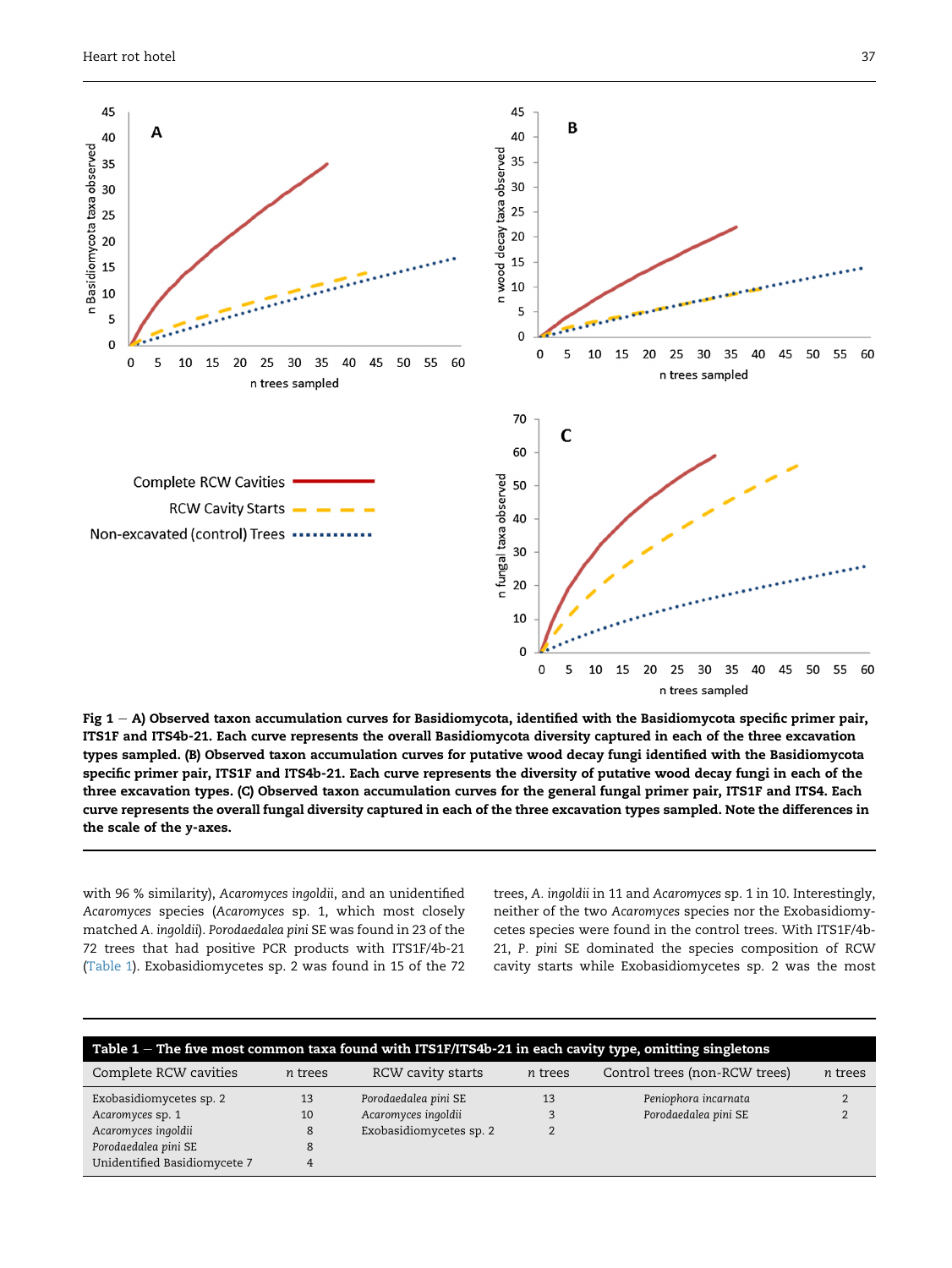<span id="page-5-0"></span>common species in complete RCW cavities, followed by Acaromyces sp. 1, then A. ingoldii and finally, P. pini SE ([Table 1\)](#page-4-0). 17 taxa were identified in the control trees (non-excavated trees) using ITS1F/4b-21. The most common species were the wood decaying Peniophora incarnata and P. pini SE, though each of these species was found only in two of the control trees ([Table 1\)](#page-4-0).

The most common fungi found using the general fungal specific primer pair, ITS1F and ITS4, were Sarea resinae (25 trees), Exobasidiomycetes sp. 2 (23 trees), Penicillium citreonigrum (21 trees) and Toxicocladosporium sp. 1 (21 trees). With ITS1F/4, Exobasidiomycetes sp. 2 dominated the species composition of complete RCW cavities. P. citreonigrum was the most common species in RCW cavity starts and Fusarium sp. 1 was the most common fungus in control trees ([Supplementary Appendix B](#page-9-0)).

# Decay fungi

Porodaedalea pini SE is known to fruit on living pines in our study site. Porodaedalea pini SE was found in 23 trees and was indeed the most common decay fungus found, but also 37 additional decay fungi were identified with ITS1F/4b-21 (Table 2). Peniophora incarnata, Phlebia brevispora, and Skeletocutis chrysella were the second most common decay fungi in our samples; each was found in three trees. 22 taxa of putative decay fungi were identified in complete RCW cavities, 10 in RCW cavity starts and 14 in the control trees. Taxon accumulation curves for decay fungi found with ITS1F and ITS4b-21 [\(Fig 1](#page-4-0)B) indicated a higher level of diversity of decay fungi in complete RCW cavities compared to the other two groups of trees (RCW cavity starts and control trees), and that our sampling effort likely captured a larger portion of the diversity of wood decaying fungi in RCW cavity starts and control trees. A number of the unidentified taxa as well as some of the Ascomycota that were cloned may also be associated with the

process of wood decay, so the list of putative decay taxa is conservative.

# Fungal community analyses

## Basidiomycota (ITSIF and ITS4b-21)

Community composition of Basidiomycota was significantly different between the three excavation types (adonis;  $r^2$  = 0.11, pseudo-F = 4.48, p  $<$  0.0001) and the variation between those groups was also different (betadisper;  $F = 3.93$ ,  $p = 0.024$ ). Adonis is sensitive to differences in location and scatter, or dispersion, and betadisper tests only for differences in scatter, thus there may be differences in both, as can be seen in the NMDS visualization ([Fig 2\)](#page-6-0). Basidiomycota within complete RCW cavities and RCW cavity starts were much more similar to each other than to those in control trees, and the Basidiomycota communities in the control trees were highly variable ([Fig 2A](#page-6-0)). The DBH of the tree housing the excavation explained some of the differences seen in community composition ( $r^2 = 0.05$ , pseudo-F = 3.76, p = 0.002), and there was a weak effect of the percentage of the measured groundcover that consisted of woody-stemmed plants  $(r^2 = 0.02$ , pseudo-F  $= 1.88$ ,  $p = 0.06$ ). No evidence was found for other site (cluster) effects (percentage herbaceous groundcover, percentage wiregrass, percentage bare ground) or tree height on fungal community composition. Effects of tree age could not be tested for because many older trees with internal decay could not be aged precisely, and tree age cannot be inferred from DBH or height.

Among RCW-initiated excavations, excavation age explained some of the variation in fungal community composition ( $r^2 = 0.09$ , pseudo-F  $= 5.90$ ,  $p < 0.0001$ ). The excavation type (RCW cavities versus RCW starts) was also significant  $(r^2 = 0.08$ , pseudo-F = 4.52, p = 0.003), but there was no variation in dispersion between cavity types ( $p = 0.12$ ). The species of

| Table 2 - Likely wood decay fungi found with ITS1F/ITS4b-21, by cavity type |                |                               |              |                               |                |  |  |  |  |
|-----------------------------------------------------------------------------|----------------|-------------------------------|--------------|-------------------------------|----------------|--|--|--|--|
| Complete RCW cavities                                                       | n trees        | RCW cavity starts             | n trees      | Control trees (non-RCW trees) | n trees        |  |  |  |  |
| Porodaedalea pini SE                                                        | 8              | Porodaedalea pini SE          | 13           | Peniophora incarnata          | $\overline{2}$ |  |  |  |  |
| Phlebia brevispora                                                          | 3              | Agaricomycetes sp. 1          | $\mathbf{1}$ | Porodaedalea pini SE          | $\overline{2}$ |  |  |  |  |
| Coniophora sp. 1                                                            | 2              | Polyporales sp. 1             |              | Unidentified Basidiomycete 46 |                |  |  |  |  |
| Postia sericeomollis                                                        | $\overline{2}$ | Polyporales sp. 4             |              | Athelia arachnoidea           |                |  |  |  |  |
| Agaricomycetes sp. 8                                                        | 1              | Skeletocutis sp. 1            |              | Ceriporiopsis sp. 1           |                |  |  |  |  |
| Agaricomycetes sp. 11                                                       | $\mathbf{1}$   | Stereum sp. 4                 |              | Collybia subnuda              |                |  |  |  |  |
| Athelia arachnoidea                                                         | $\mathbf{1}$   | Trichaptum sp. 1              | 1            | Irpex lacteus                 |                |  |  |  |  |
| Athelliales sp. 2                                                           | 1              | Unidentified Basidiomycete 17 | $\mathbf{1}$ | Peniophora sp. 2              |                |  |  |  |  |
| Coprinellus sp. 1                                                           | 1              | Unidentified Basidiomycete 42 | $\mathbf{1}$ | Polyporus squamosus           |                |  |  |  |  |
| Corticiaceae sp. 1                                                          | 1              | Unidentified Basidiomycete 54 | 1            | Schizophyllum commune         |                |  |  |  |  |
| Corticiaceae sp. 3                                                          |                |                               |              | Skeletocutis sp. 1            |                |  |  |  |  |
| Peniophora incarnata                                                        |                |                               |              | Skeletocutis sp. 2            |                |  |  |  |  |
| Peniophora sp. 2                                                            |                |                               |              | Trichaptum biforme            |                |  |  |  |  |
| Polyporales sp. 4                                                           |                |                               |              | Trichaptum sp. 2              |                |  |  |  |  |
| Russulales sp. 1                                                            |                |                               |              |                               |                |  |  |  |  |
| Serpula himantioides                                                        |                |                               |              |                               |                |  |  |  |  |
| Skeletocutis sp. 1                                                          |                |                               |              |                               |                |  |  |  |  |
| Stereum sp. 1                                                               |                |                               |              |                               |                |  |  |  |  |
| Trametes versicolor                                                         |                |                               |              |                               |                |  |  |  |  |
| Unidentified Basidiomycete 38                                               | $\mathbf{1}$   |                               |              |                               |                |  |  |  |  |
| Unidentified Basidiomycete 49                                               | 1              |                               |              |                               |                |  |  |  |  |
| Xeromphalina campanella                                                     | $\mathbf{1}$   |                               |              |                               |                |  |  |  |  |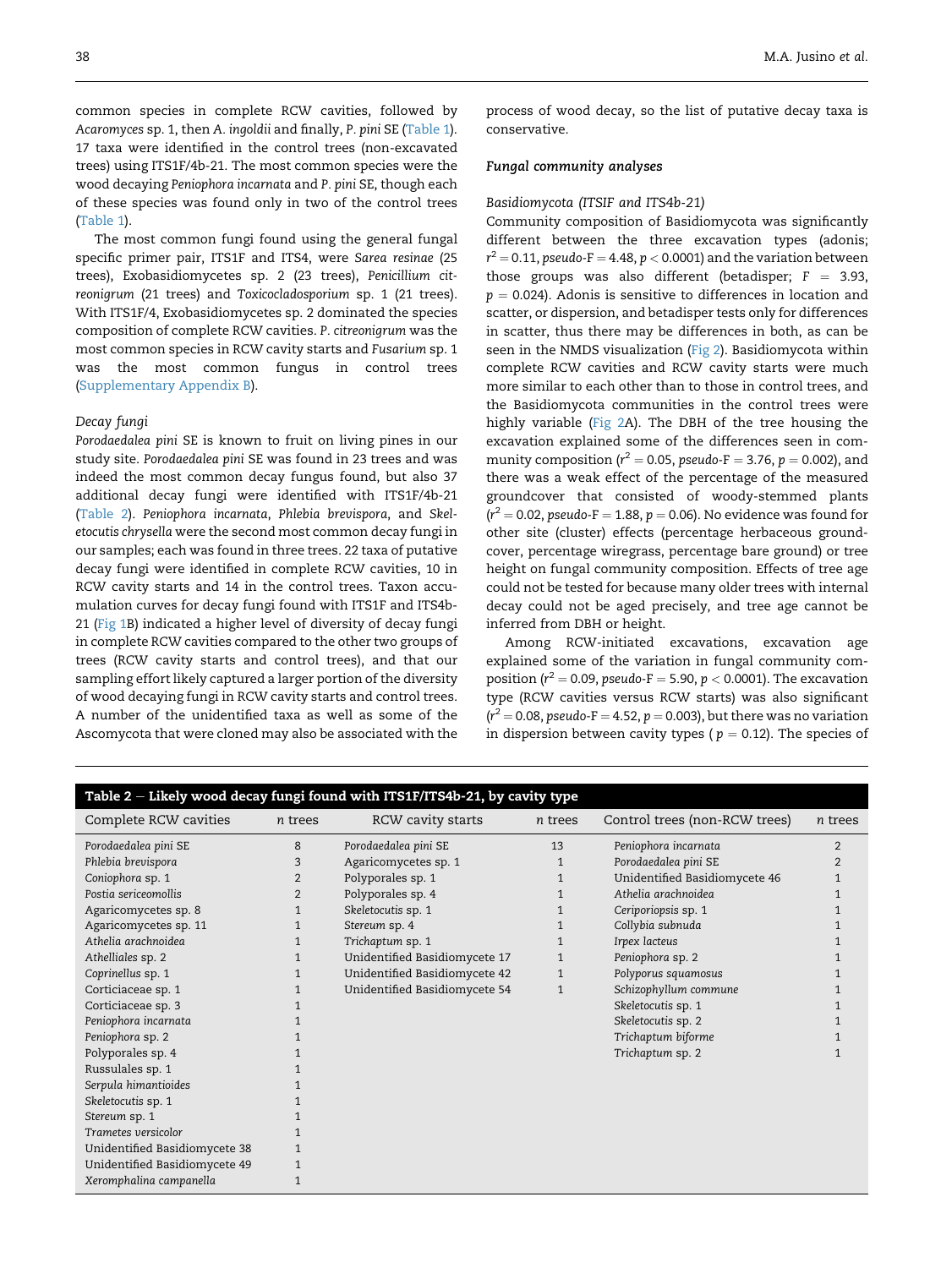<span id="page-6-0"></span>

Fig 2  $-$  NMDS plots for fungal communities found in completed RCW cavities (red), RCW cavity starts (yellow), and nonexcavated (control) trees (blue). The central dots represent the means of the points on the two NMDS axes, the bars represent one standard error from the mean along both axes. (A) NMDS plot for ITS1F and ITS4b-21, Basidiomycota only,  $stress = 0.0062$ , two dimensions, 200 iterations. (B) NMDS plot for the subset of putative wood decay taxa identified with ITS1F and ITS4b-21. Stress  $= 0.0013$ , two dimensions, 200 iterations. (C) NMDS plot for ITS1F and ITS4, which includes Ascomycota and Basidiomycota, with singletons removed, stress  $= 0.0989$ , two dimensions, 200 iterations.

tree housing the excavation explained some of the differences in community composition in this subset ( $r^2 = 0.05$ , pseudo- $F = 3.42$ ,  $p = 0.009$ ), and there was also a dispersion effect  $(F = 3.42, p = 0.07).$ 

# Decay fungi (ITSIF and ITS4b-21)

Although the communities of putative wood decay fungi in RCW cavity starts and control trees were similar in diversity [\(Fig 1B](#page-4-0)), they differed in that the community composition was distinct and much less variable among RCW cavity starts compared to the control trees (Fig 2B). The wood decay community in RCW excavations, especially RCW cavity starts, was dominated by one fungus (P. pini SE). The PERMANOVA results confirmed a significant difference in wood decay fungal community composition between excavation types ( $r^2 = 0.09$ , pseudo-F = 2.46,  $p = 0.004$ ), and the betadisper results confirmed that the variation between excavation types was also different ( $F = 6.19$ ,  $p = 0.006$ ). The DBH of the tree housing the excavation was weakly significant and explained some of the differences seen in community composition ( $r^2 = 0.035$ , pseudo-F = 2.00,  $p = 0.037$ ). None of the other variables tested had significant effects on the wood decay communities.

## Ascomycota and Basidiomycota (ITSIF and ITS4)

The general communities of Ascomycota and Basidiomycota within RCW cavities and RCW cavity starts also were more similar to each other than to those in control trees (Fig 2C). Community composition of fungi within the three excavation types was significantly different ( $r^2 = 0.11$ , pseudo-F = 4.22,  $p < 0.0001$ ), and there was no dispersion effect ( $p = 0.29$ ). In addition, the percentage of groundcover composed of woody stems ( $r^2 = 0.04$ , pseudo-F  $= 3.16$ ,  $p = 0.008$ ) explained some of the variation in fungal community composition. The visualization of the NMDS with ITS1F and ITS4 is represented in the abundances of taxa listed in [Supplementary Appendix B](#page-9-0). Each excavation type was dominated by three or four different taxa, but there was overlap between complete and incomplete RCW cavities.

The effect of excavation age on fungal community composition, with ITS1F and ITS4 using the subset of data from RCW excavations, was significant ( $r^2 = 0.05$ , pseudo-F  $= 3.16$ ,  $p = 0.008$ ). Excavation type also had a significant effect  $(r^2 = 0.04$ , pseudo-F = 2.53, p = 0.03), but tree species did not.

# Discussion

Our results have implications for RCW cavity excavation dynamics and help to illustrate the complexity of fungal communities in living trees. To our knowledge, this study is the first to use DNA-based methods to describe fungal communities within the wood surrounding woodpecker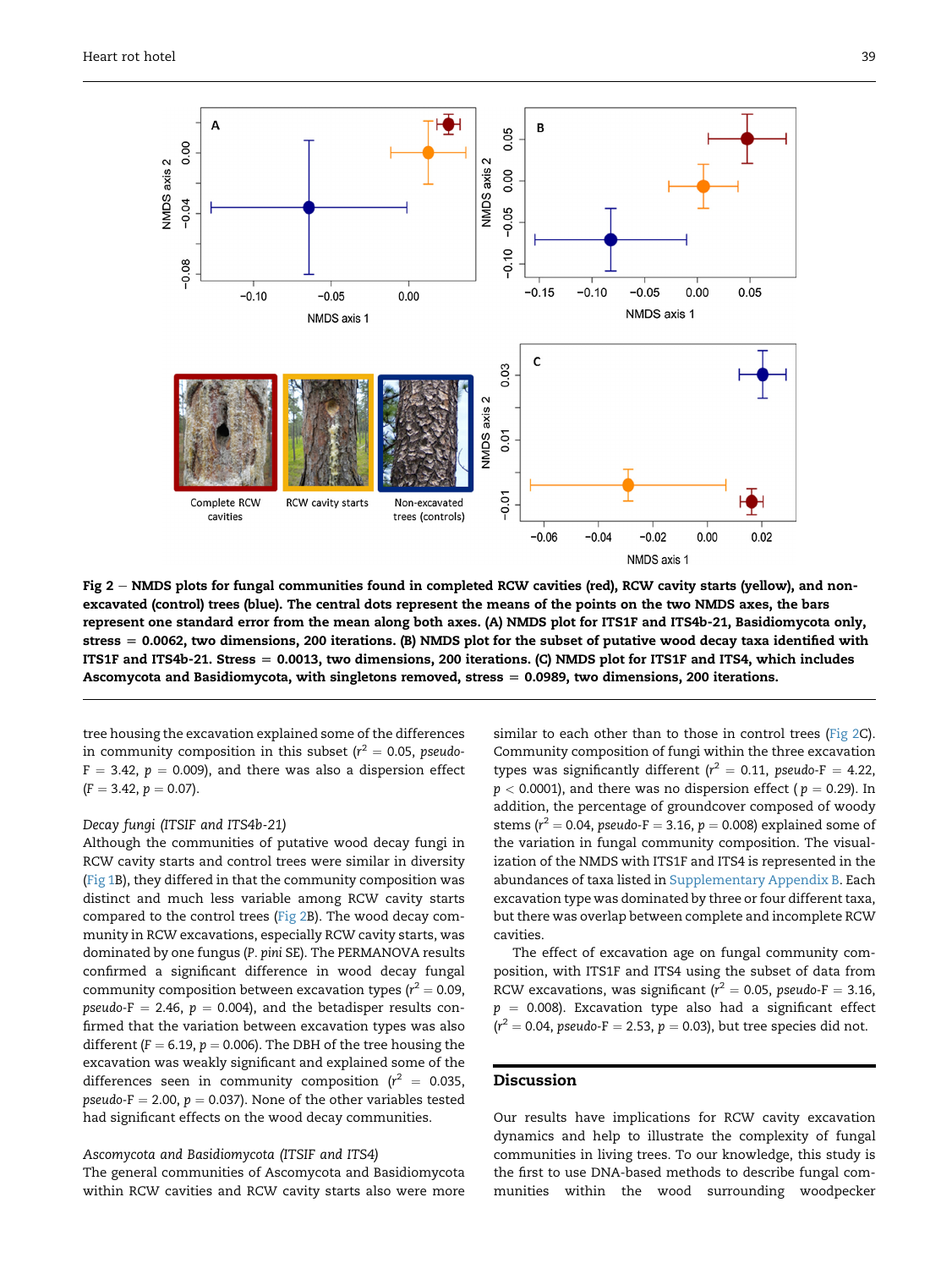excavations in living trees and to show that there may be a specific community of fungi associated with cavities that have been excavated by birds. Our study is also unique in describing fungal communities within the heartwood of healthy, living pine trees.

We successfully identified fungal species present and fungal community structure in RCW-initiated excavations and in trees without excavations, demonstrating that fungal communities in trees without excavations are highly variable and do not resemble those found in RCW excavations. We have also shown that over 100 fungal species are present in complete and incomplete RCW excavations, in contrast to previous work, which focused on P. pini, a decay species that is known to fruit on living longleaf pines. Taxon accumulation curves [\(Fig 1](#page-4-0)) indicate that our sampling did not capture all of the diversity present in these trees, and yet even with the high diversity of taxa present, fungal community structure in excavated trees was consistently distinct from that of nonexcavated trees. This was seen with both primer pairs that were tested (ITS1F/ITS4b-21, [Fig 2](#page-6-0)A; and ITS1F/ITS4, [Fig 2](#page-6-0)C) and with the putative wood decay fungi [\(Fig 2](#page-6-0)B). Cloning does not capture the full diversity within a sample, and it would hence be interesting to compare our cloning results to those obtained with a different method that captures more diversity, such as next-generation amplicon sequencing.

It is important to note that our ITS1F and ITS4 dataset had an abundance of singletons, which masked community level differences. Upon removal of all singletons in the ITS1F and ITS4 data set, we were able to show a clear structuring of fungal communities representative of the structuring we detected in the Basidiomycota and putative wood decay communities. ITS1F and ITS4 is a general fungal primer pair ([Gardes and Bruns, 1993](#page-9-0)), which detects fungi in Ascomycota as well as Basidiomycota; thus many of the taxa we detected with ITS1F and ITS4 may be cosmopolitan fungi. These cosmopolitan fungi are also likely to be pioneer fungi and may help prime the excavation environment for later successional fungal species. The differentiation observed in the fungal communities in trees with RCW excavations versus control trees with ITS1F and ITS4 indicates that specific associations between fungi may give rise to both the Basidiomycota community (detected with ITS1F/4b-21) and the wood decay community associated with RCWs. The cosmopolitan fungi detected with ITS1F and ITS4 may help facilitate the composition of the Basidiomycota decay community and they could also be associated with the process of wood decay.

We sampled active (i.e., in use by a RCW) cavities for our study, and found the number of years a tree housed an excavation was a significant predictor of fungal community structure. However, "inactive" RCW cavities, defined as cavities that are not being used by a RCW, are often utilized by a suite of other species after they are abandoned by RCWs. If we sampled living trees with older, inactive RCW cavities, we might expect to find a fungal community dominated by more advanced decay species. Fungal communities in old, inactive RCW excavations in living trees may represent climax communities of fungal succession in cavities in living trees. These communities would presumably be more characteristic of living trees in decline, with visible signs of decay, and may also be associated with secondary cavity nesters that utilize

inactive RCW cavities. Such cavities should be targeted for sampling in future work, in addition to documenting potential shifts in the fungal community after a tree dies. Cavities in living trees may also play an important role in the development of wood-inhabiting fungal communities, and may serve as habitat refugia for some fungi. Tracking fungal community development through time in RCW cavity starts may also provide some insight into fungal community assembly dynamics in healthy, living, non-inoculated trees.

Our data suggest a number of interesting questions, including whether wood decay fungi other than P. pini SE are important to RCWs and whether cosmopolitan fungi play a role in the cavity excavation process. For example, A. ingoldii, one of the most common fungi we found in complete RCW cavities and RCW cavity starts ([Table 1\)](#page-4-0), has been shown to have fatal effects on mites ([Gerson et al., 2008\)](#page-9-0) and phytopathogenic fungi [\(Kushnir et al., 2011\)](#page-10-0). It is possible that A. ingoldii attacks mites or other fungi that are detrimental to the birds. If A. ingoldii attacks mites, these could be either feather mites that parasitize the birds or mites that prey upon the fungi that aid in the excavation process. Given their predominance, Acaromyces fungi could be instrumental in preparing the excavation site for the fungal communities associated with RCW excavations. Indeed, these fungi could help initiate fungal community succession in cavity starts.

Fire plays an important role in the structuring of longleaf pine ecosystems. A well-burned longleaf pine stand is an open park-like savanna, with ground cover dominated with bunchgrasses such as wiregrass or bluestem (Andropogon sp.), and containing a diverse community of herbaceous plants ([Peet, 2006; Walker and Silletti, 2006](#page-10-0)). Woody-stemmed plants are correlated with insufficient burning, resulting in poor RCW habitat quality in longleaf pine ecosystems [\(James et al., 1997,](#page-9-0) [2001\)](#page-9-0). We found that the percentage of groundcover composed of woody-stemmed plants explained some variation in fungal community structure. Given that all of the trees we sampled were in active RCW clusters, all of which are currently maintained by frequent low intensity burns, it is difficult to determine if the weak relationship to woody stems we saw is a result of differing fire management histories in the RCW clusters we sampled, or some other factor. Changes in fire management regimes could affect fungal communities in a variety of ways. For example, decreases in burn frequency could eventually lead to changes in forest composition, resulting in forested stands composed of pines and hardwoods, with significantly more dead, unburned wood on the forest floor. These conditions could induce changes in fungal habitat availability, making the heartwood of living pine trees a less desirable substratum. This could be tested by comparing our fungal community data to fungal communities in longleaf pines in forest stands on MCBCL that are not frequently burned.

# Decay fungi

We identified 22 taxa of putative wood decay fungi in complete RCW cavities, 10 in RCW cavity starts and 14 in control trees (38 overall). The high diversity of decay fungi in our control trees was surprising, given that these were generally healthy, living trees with no visible signs of decay. We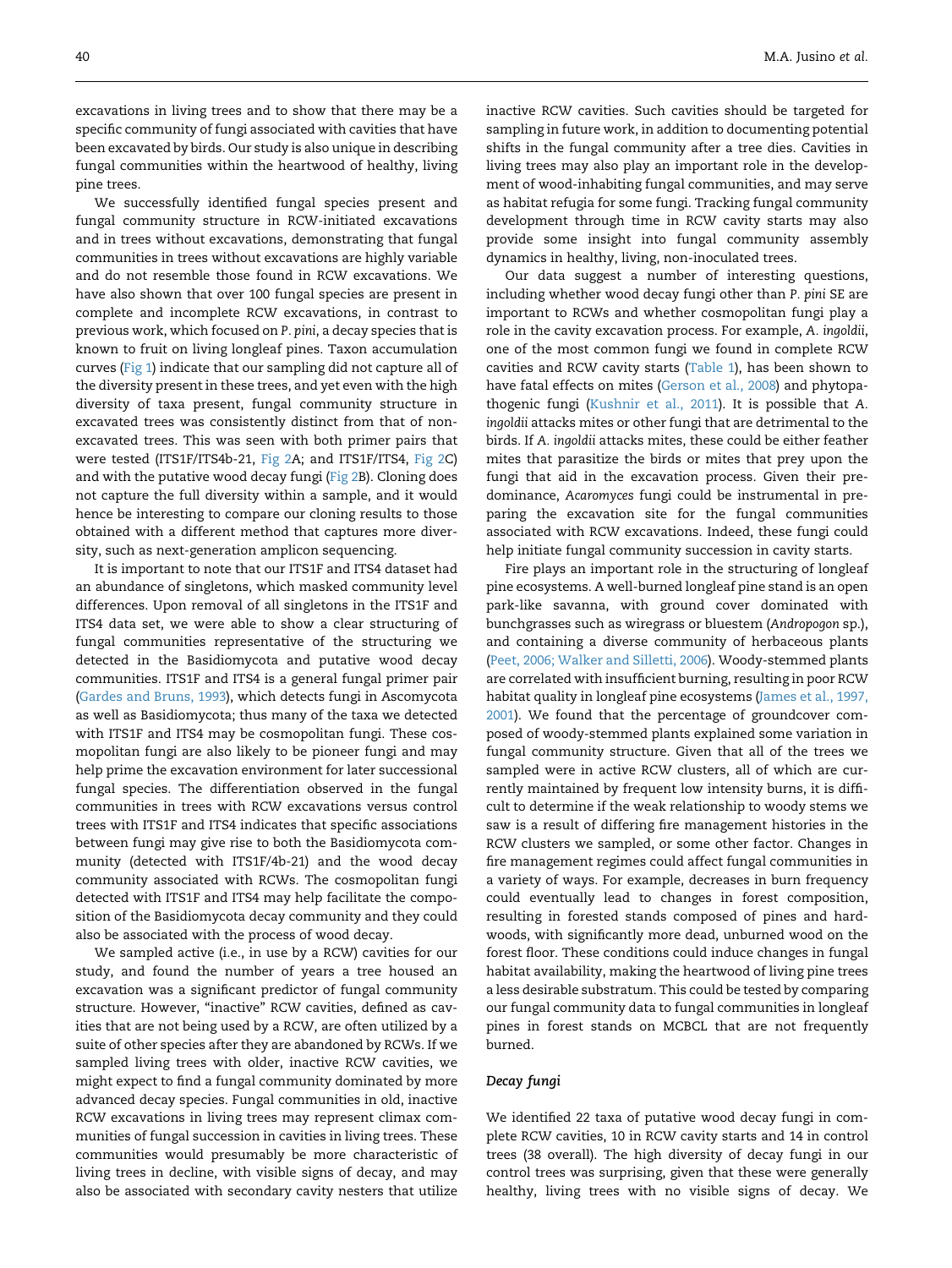discovered a number of species of wood decay fungi in RCW excavations such as P. incarnata and P. brevisporia that were not previously documented to be associated with these birds [\(Table 2](#page-5-0)). Still, the fungal species with which RCWs have long been thought to have an interesting relationship, P. pini SE, was the most prevalent decay fungus found in completed RCW cavities and cavity starts ([Table 2\)](#page-5-0). The limited diversity of decay fungi and the abundance of P. pini SE in cavity starts indicates that the birds are either (1) selecting trees with a preferred decay community ("tree selection hypothesis"), or (2) selecting trees or sections of trees without any evidence of decay, then subsequently facilitating infection of specific fungi during the excavation process. The birds could facilitate infection either directly, by carrying fungi on their bodies, or indirectly by changing the microhabitat within the tree ("bird facilitation hypothesis").

# Tree selection hypothesis

The fungal communities in the trees without excavations (control trees) are highly variable, while the communities in complete RCW cavities and cavity starts are much more consistent [\(Fig 2](#page-6-0)). The variation in the fungal communities in trees without excavations lends support to the tree selection hypothesis. The control trees represent the trees available for RCW excavation; all trees in this group had aspects similar to trees excavated by RCWs and were located within active RCW clusters. Thus, in the absence of tree selection, one would expect to find similar levels of fungal diversity and community variation in control trees and recently initiated RCW cavity starts. We did not see evidence of this in our data. The excavation age of RCW-initiated starts influences fungal community composition but the fungal communities in recently initiated RCW starts differ from those in trees without excavations ( $r^2 = 0.08$ , pseudo-F  $= 2.45$ ,  $p = 0.008$ ).

If RCWs are indeed selecting certain trees for excavation, they may do so based on cues associated with the fungi present within a tree. The birds could also select trees for excavation based on cues indicating which fungi are absent from the tree, versus which are present; not all fungi are helpful. Some have speculated that cavity excavators may use fungal fruit bodies as visual cues when selecting excavation sites ([Savignac and Machtans, 2006; Witt, 2010; Zahner et al.,](#page-10-0) [2012](#page-10-0)). However, earlier work showed that RCWs do not use fungal fruit bodies as visual cues for excavation [\(Rudolph](#page-10-0) [et al., 1995](#page-10-0)). RCWs could, however, use acoustic and/or olfactory cues to evaluate the suitability of trees for excavation, including the presence of fungi.

Manipulative experiments with fungal volatiles could be conducted to see if RCWs preferentially select trees based on olfactory cues emitted by wood decay fungi such as P. pini SE. Acoustic cues would be difficult to manipulate but could be assessed with an instrument that measures the density or the resistance of wood, such as a Resistograph. Resistographs electronically assess the resistance of wood, which is thought to be correlated with decay, but Resistograph data cannot be used to accurately assess the causes of decay ([Costello and](#page-9-0) [Quarles, 1999\)](#page-9-0). A recent study that utilized Resistographs to examine the incidence of decay in black woodpecker (Dryocopus martius) cavity starts demonstrated that trees selected

for excavation by black woodpeckers were more likely to have low wood resistance values indicative of decay than control trees ([Zahner et al., 2012](#page-10-0)). Black woodpecker cavity starts showed evidence of decay, as detected by a Resistograph, 94 % of the time [\(Zahner et al., 2012](#page-10-0)), whereas we were able to identify the fungal taxa likely responsible for decay in 45 % of the RCW cavity starts sampled. Like RCWs, black woodpeckers are primary cavity excavators that can take years to finish an excavation and use existing cavities for years ([Meyer and](#page-10-0) [Meyer, 2001; Gorman, 2011\)](#page-10-0). Our data are not directly comparable to those of [Zahner et al. \(2012\);](#page-10-0) still, the black woodpecker study supports the tree selection hypothesis, suggesting it may apply beyond the RCW system.

# Bird facilitation hypothesis

An alternative to the tree selection hypothesis is that RCWs directly or indirectly facilitate colonization of particular fungal species, which we term the "bird facilitation hypothesis". We see some support of this hypothesis in the finding that fungal communities in RCW cavity starts are more similar to those in completed cavities than those in control trees. Moreover, there appears to be a successional shift in the fungal community with the RCW cavity starts representing a stage between the control trees and the completed cavities. Further, the communities in RCW cavity starts become more like those in complete cavities with time. Although the role of cavity starts in fungal community development is not yet clear, it seems reasonable to assume that cavity starts can serve as fungal infection courts. The bird facilitation hypothesis could be tested by monitoring fungal community development in human-constructed cavity starts drilled into control trees and comparing fungal communities in starts available for use by RCWs to those to which they are denied access. By tracking changes in fungal communities in the trees that were accessible and inaccessible to RCWs, one could determine if creating the type of wound in a tree that a cavity start represents is sufficient to facilitate a change in the fungal community or whether direct access by RCWs is necessary.

# Conclusion

It is clear that P. pini SE is an important player in this system, as suggested by previous studies, but our results also demonstrate that there are many other fungi associated with these birds. We cannot yet determine if RCWs are selecting trees with certain types of fungi (tree selection hypothesis) or if they are facilitating fungal colonization via cavity starts (bird facilitation hypothesis).

Though we focused on the excavations of one unique bird species in one ecosystem, it is likely that similar patterns can be seen in both excavated and non-excavated (or "naturally formed") cavities across the world. Research on the fungi associated with tree cavities and cavity excavators in other systems may help ensure the maintenance of biodiversity and could be further applied to retain important ecosystem components.

Finally, like many others before us, we have also effectively demonstrated that there is a hidden level of fungal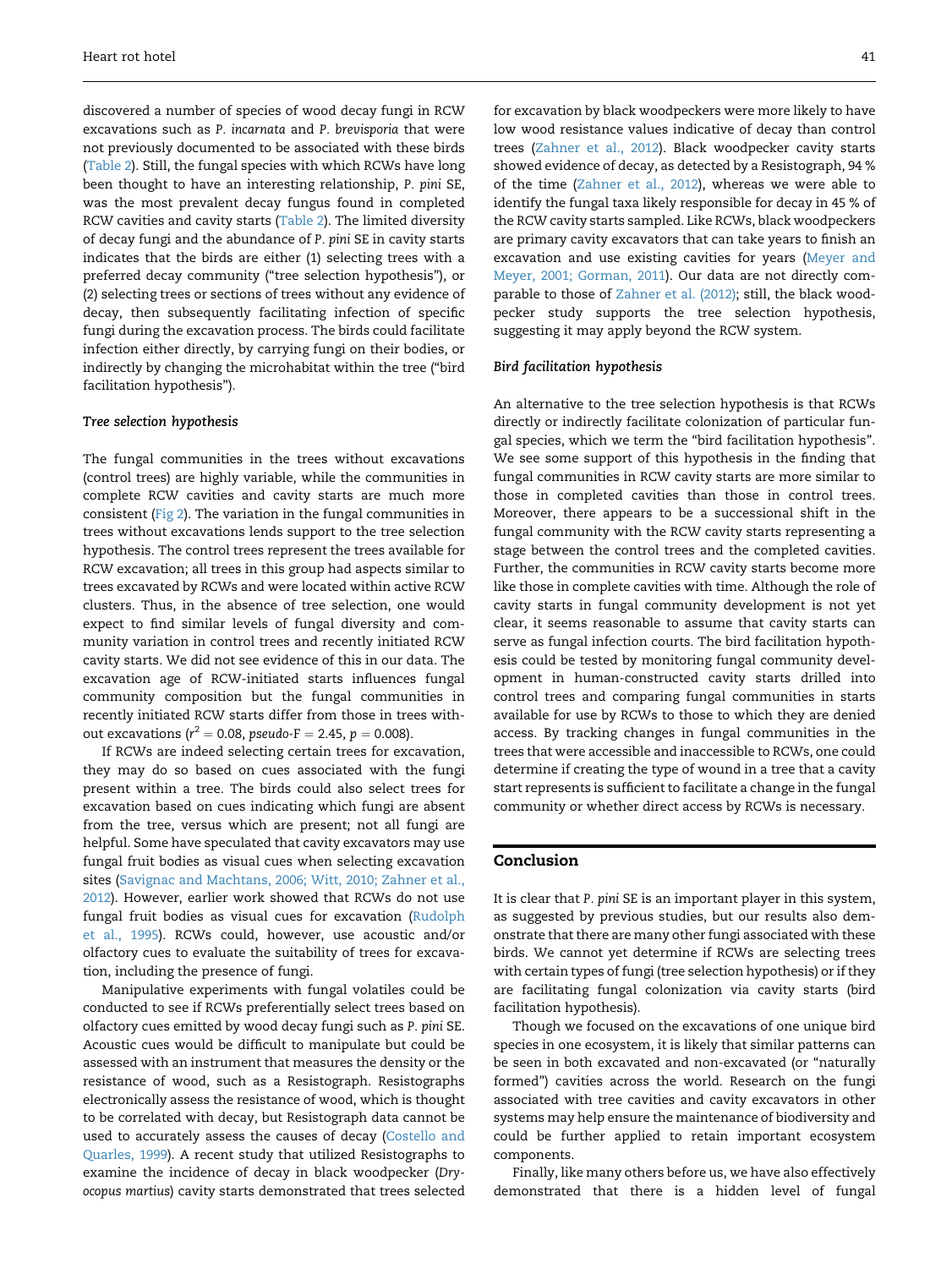<span id="page-9-0"></span>biodiversity that is difficult to characterize without DNAbased tools. Without question, we have only just begun to scrape the surface of fungal diversity in RCW excavations.

# Acknowledgments

We sincerely thank Kevin R. Rose for assistance in the field, Nicholas J. Brazee for assistance in the lab, and James Skelton for helpful comments and assistance with statistical analyses. We would also like to thank the VT Avian Ecology Lab and two anonymous reviewers for helpful comments on previous versions of this manuscript. Funding for fieldwork was provided by the U.S. Department of Defense, Marine Corps Base Camp Lejeune. Funding for analysis of samples was provided by the Harold H. Bailey fund at Virginia Tech and the US Forest Service, Northern Research Station. Further funding for this work was provided by the American Ornithologists' Union, the Mycological Society of America, the Society for Integrative & Comparative Biology, and the Virginia Tech Graduate Research and Development Program. Further support for MAJ was provided by the U.S. Department of Defense, Strategic Environmental Research and Development Program (RC-1471 and RC-1413, Defense Coastal/Estuarine Research Program).

# Appendix A. Supplementary data

Supplementary data related to this article can be found at [http://dx.doi.org/10.1016/j.funeco.2014.11.002.](http://dx.doi.org/10.1016/j.funeco.2014.11.002)

# references

[Anderson, M.J., 2001. A new method for non-parametric](http://refhub.elsevier.com/S1754-5048(14)00150-0/sref1) [multivariate analysis of variance.](http://refhub.elsevier.com/S1754-5048(14)00150-0/sref1) Austral Ecology 26, 32-[46.](http://refhub.elsevier.com/S1754-5048(14)00150-0/sref1)

[Blackwell, M., 2011. The fungi: 1, 2, 3](http://refhub.elsevier.com/S1754-5048(14)00150-0/sref2)... [5.1 million species?](http://refhub.elsevier.com/S1754-5048(14)00150-0/sref2) [American Journal of Botany](http://refhub.elsevier.com/S1754-5048(14)00150-0/sref2) 98, 426-[438](http://refhub.elsevier.com/S1754-5048(14)00150-0/sref2).

- [Blanc, L.A., Martin, K., 2012. Identifying suitable woodpecker nest](http://refhub.elsevier.com/S1754-5048(14)00150-0/sref3) [trees using decay selection profiles in trembling aspen](http://refhub.elsevier.com/S1754-5048(14)00150-0/sref3) (Populus tremuloides). [Forest Ecology and Management](http://refhub.elsevier.com/S1754-5048(14)00150-0/sref3) 286,  $192 - 202$  $192 - 202$ .
- [Blanc, L.A., Walters, J.R., 2008. Cavity-nest webs in a longleaf pine](http://refhub.elsevier.com/S1754-5048(14)00150-0/sref4) [ecosystem.](http://refhub.elsevier.com/S1754-5048(14)00150-0/sref4) The Condor 110, 80-[92.](http://refhub.elsevier.com/S1754-5048(14)00150-0/sref4)
- [Boddy, L., 2001. Fungal community ecology and wood](http://refhub.elsevier.com/S1754-5048(14)00150-0/sref5) [decomposition processes in angiosperms: from standing tree](http://refhub.elsevier.com/S1754-5048(14)00150-0/sref5) [to complete decay of coarse woody debris.](http://refhub.elsevier.com/S1754-5048(14)00150-0/sref5) Ecological Bulletins  $49.43 - 56.$  $49.43 - 56.$  $49.43 - 56.$
- [Boddy, L., Heilmann-Clausen, J., 2008. Basidiomycete community](http://refhub.elsevier.com/S1754-5048(14)00150-0/sref6) [development in temperate angiosperm wood. In: British](http://refhub.elsevier.com/S1754-5048(14)00150-0/sref6) [Mycological Society Symposia Series. Elsevier, pp. 211](http://refhub.elsevier.com/S1754-5048(14)00150-0/sref6)-[237](http://refhub.elsevier.com/S1754-5048(14)00150-0/sref6).
- [Brazee, N.J., Lindner, D.L., 2013. Unravelling the](http://refhub.elsevier.com/S1754-5048(14)00150-0/sref7) Phellinus pini s.l. [complex in North America: a multilocus phylogeny and](http://refhub.elsevier.com/S1754-5048(14)00150-0/sref7) [differentiation analysis of Porodaedalea.](http://refhub.elsevier.com/S1754-5048(14)00150-0/sref7) Forest Pathology 43,  $132 - 143.$  $132 - 143.$  $132 - 143.$
- Chase, J.M., Kraft, N.J., Smith, K.G., Vellend, M., Inouye, B.D., 2011. Using null models to disentangle variation in community dissimilarity from variation in  $\alpha$ -diversity. Ecosphere 2 (2). <http://dx.doi.org/10.1890/ES10-00117.1>.
- [Clark, J.W., 1957. Comparative decay resistance of some common](http://refhub.elsevier.com/S1754-5048(14)00150-0/sref9) [pines, hemlock, spruce, and true fir.](http://refhub.elsevier.com/S1754-5048(14)00150-0/sref9) Forest Science 3, 314-[320.](http://refhub.elsevier.com/S1754-5048(14)00150-0/sref9)
- [Cockle, K.L., Martin, K., Robledo, G., 2012. Linking fungi, trees, and](http://refhub.elsevier.com/S1754-5048(14)00150-0/sref10) [hole-using birds in a Neotropical tree-cavity network:](http://refhub.elsevier.com/S1754-5048(14)00150-0/sref10) [pathways of cavity production and implications for](http://refhub.elsevier.com/S1754-5048(14)00150-0/sref10) conservation. [Forest Ecology and Management](http://refhub.elsevier.com/S1754-5048(14)00150-0/sref10) 264, 210-[219.](http://refhub.elsevier.com/S1754-5048(14)00150-0/sref10)
- [Conner, R.N., O'Halleran, K.A., 1987. Cavity-tree selection by red](http://refhub.elsevier.com/S1754-5048(14)00150-0/sref11)[cockaded woodpeckers as related to growth dynamics of](http://refhub.elsevier.com/S1754-5048(14)00150-0/sref11) [southern pines.](http://refhub.elsevier.com/S1754-5048(14)00150-0/sref11) Wilson Bulletin 99, 398-[412.](http://refhub.elsevier.com/S1754-5048(14)00150-0/sref11)
- [Conner, R.N., Miller Jr., Orson K., Adkisson, C.S., 1976.](http://refhub.elsevier.com/S1754-5048(14)00150-0/sref12) [Woodpecker dependence on trees infected by fungal heart](http://refhub.elsevier.com/S1754-5048(14)00150-0/sref12) rots. [The Wilson Bulletin](http://refhub.elsevier.com/S1754-5048(14)00150-0/sref12) 88, 575-[581](http://refhub.elsevier.com/S1754-5048(14)00150-0/sref12).
- [Conner, R.N., Rudolph, D.C., 1995. Excavation dynamics and use](http://refhub.elsevier.com/S1754-5048(14)00150-0/sref13) [patterns of red-cockaded woodpecker cavities: relationships](http://refhub.elsevier.com/S1754-5048(14)00150-0/sref13) [with cooperative breeding. In: Kulhavy, D.L., Hooper, R.G.,](http://refhub.elsevier.com/S1754-5048(14)00150-0/sref13) [Costa, R. \(Eds.\), Red-cockaded Woodpecker: Recovery, Ecology](http://refhub.elsevier.com/S1754-5048(14)00150-0/sref13) [and Management. College of Forestry, Stephen F. Austin State](http://refhub.elsevier.com/S1754-5048(14)00150-0/sref13) [University, Nacogdoches, Texas, pp. 343](http://refhub.elsevier.com/S1754-5048(14)00150-0/sref13)-[352](http://refhub.elsevier.com/S1754-5048(14)00150-0/sref13).
- [Copeyon, C.K., 1990. A technique for constructing cavities for the](http://refhub.elsevier.com/S1754-5048(14)00150-0/sref14) [red-cockaded woodpecker.](http://refhub.elsevier.com/S1754-5048(14)00150-0/sref14) Wildlife Society Bulletin 18, 303-[311](http://refhub.elsevier.com/S1754-5048(14)00150-0/sref14).
- [Costa, R., 1995. Biological Opinion on the US Forest Service](http://refhub.elsevier.com/S1754-5048(14)00150-0/sref15) [Environmental Impact Statement for the Management of the](http://refhub.elsevier.com/S1754-5048(14)00150-0/sref15) [Red-cockaded Woodpecker and its Habitat on National Forests](http://refhub.elsevier.com/S1754-5048(14)00150-0/sref15) [in the Southern Region. USDA Forest Service, Final](http://refhub.elsevier.com/S1754-5048(14)00150-0/sref15) [Environmental Impact Statement 2, pp. 1](http://refhub.elsevier.com/S1754-5048(14)00150-0/sref15)-[192.](http://refhub.elsevier.com/S1754-5048(14)00150-0/sref15)
- [Costello, L.R., Quarles, S.L., 1999. Detection of wood decay in blue](http://refhub.elsevier.com/S1754-5048(14)00150-0/sref16) [gum and elm: an evaluation of the Resistograph \[R\] and the](http://refhub.elsevier.com/S1754-5048(14)00150-0/sref16) portable drill. [Journal of Arboriculture](http://refhub.elsevier.com/S1754-5048(14)00150-0/sref16) 25, 311-[318](http://refhub.elsevier.com/S1754-5048(14)00150-0/sref16).
- [Czederplitz, D.L.L., 2001. Forest Management and the Diversity of](http://refhub.elsevier.com/S1754-5048(14)00150-0/sref17) [Wood-inhabiting Polyporoid and Corticioid Fungi. University](http://refhub.elsevier.com/S1754-5048(14)00150-0/sref17) [of Wisconsin](http://refhub.elsevier.com/S1754-5048(14)00150-0/sref17)-[Madison](http://refhub.elsevier.com/S1754-5048(14)00150-0/sref17).
- [Dickie, I.A., Fukami, T., Wilkie, J.P., Allen, R.B., Buchanan, P.K.,](http://refhub.elsevier.com/S1754-5048(14)00150-0/sref18) [2012. Do assembly history effects attenuate from species to](http://refhub.elsevier.com/S1754-5048(14)00150-0/sref18) [ecosystem properties? A field test with wood-inhabiting fungi.](http://refhub.elsevier.com/S1754-5048(14)00150-0/sref18) [Ecology Letters](http://refhub.elsevier.com/S1754-5048(14)00150-0/sref18) 15, 133-[141](http://refhub.elsevier.com/S1754-5048(14)00150-0/sref18).
- [Fukami, T., Dickie, I.A., Paula Wilkie, J., Paulus, B.C., Park, D.,](http://refhub.elsevier.com/S1754-5048(14)00150-0/sref19) [Roberts, A., Buchanan, P.K., Allen, R.B., 2010. Assembly history](http://refhub.elsevier.com/S1754-5048(14)00150-0/sref19) [dictates ecosystem functioning: evidence from wood](http://refhub.elsevier.com/S1754-5048(14)00150-0/sref19) [decomposer communities.](http://refhub.elsevier.com/S1754-5048(14)00150-0/sref19) Ecology Letters 13, 675-[684.](http://refhub.elsevier.com/S1754-5048(14)00150-0/sref19)
- [Gardes, M., Bruns, T.D., 1993. ITS primers with enhanced](http://refhub.elsevier.com/S1754-5048(14)00150-0/sref20) [specificity for basidiomycetes](http://refhub.elsevier.com/S1754-5048(14)00150-0/sref20)  $-$  [application to the](http://refhub.elsevier.com/S1754-5048(14)00150-0/sref20) [identification of mycorrhizae and rusts.](http://refhub.elsevier.com/S1754-5048(14)00150-0/sref20) Molecular Ecology 2,  $113 - 118$  $113 - 118$ .
- [Gerson, U., Gafni, A., Paz, Z., Sztejnberg, A., 2008. A tale of three](http://refhub.elsevier.com/S1754-5048(14)00150-0/sref21) [acaropathogenic fungi in Israel: Hirsutella, Meira and](http://refhub.elsevier.com/S1754-5048(14)00150-0/sref21) Acaromyces. [Experimental and Applied Acarology](http://refhub.elsevier.com/S1754-5048(14)00150-0/sref21) 46, 183-[194.](http://refhub.elsevier.com/S1754-5048(14)00150-0/sref21)
- [Gorman, G., 2011. The Black Woodpecker: A Monograph on](http://refhub.elsevier.com/S1754-5048(14)00150-0/sref22) [Dryocopus martius](http://refhub.elsevier.com/S1754-5048(14)00150-0/sref22). Lynx Edicions.
- [Harding, S., Walters, J., 2004. Dynamics of cavity excavation by](http://refhub.elsevier.com/S1754-5048(14)00150-0/sref23) [red-cockaded woodpeckers. In: Costa, R., Daniels, S.J. \(Eds.\),](http://refhub.elsevier.com/S1754-5048(14)00150-0/sref23) [Red-cockaded Woodpecker: Road to Recovery. Hancock](http://refhub.elsevier.com/S1754-5048(14)00150-0/sref23) [House, Blaine, Washington, USA, pp. 412](http://refhub.elsevier.com/S1754-5048(14)00150-0/sref23)-[422](http://refhub.elsevier.com/S1754-5048(14)00150-0/sref23).
- [Hawksworth, D.L., 2001. The magnitude of fungal diversity: the](http://refhub.elsevier.com/S1754-5048(14)00150-0/sref24) [1.5 million species estimate revisited.](http://refhub.elsevier.com/S1754-5048(14)00150-0/sref24) Mycological Research 105, [1422](http://refhub.elsevier.com/S1754-5048(14)00150-0/sref24)-[1432.](http://refhub.elsevier.com/S1754-5048(14)00150-0/sref24)
- [Jackson, J.A., 1977. Determination of the status of red-cockaded](http://refhub.elsevier.com/S1754-5048(14)00150-0/sref25) woodpecker colonies. [The Journal of Wildlife Management](http://refhub.elsevier.com/S1754-5048(14)00150-0/sref25), [448](http://refhub.elsevier.com/S1754-5048(14)00150-0/sref25)-452
- [Jackson, J.A., Jackson, B.J.S., 2004. Ecological relationships](http://refhub.elsevier.com/S1754-5048(14)00150-0/sref26) [between fungi and woodpecker cavity sites.](http://refhub.elsevier.com/S1754-5048(14)00150-0/sref26) The Condor 106,  $37 - 49.$  $37 - 49.$  $37 - 49.$  $37 - 49.$
- [James, F.C., Hess, C.A., Kicklighter, B.C., Thum, R.A., 2001.](http://refhub.elsevier.com/S1754-5048(14)00150-0/sref27) [Ecosystem management and the niche gestalt of the red](http://refhub.elsevier.com/S1754-5048(14)00150-0/sref27)[cockaded woodpecker in longleaf pine forests.](http://refhub.elsevier.com/S1754-5048(14)00150-0/sref27) Ecological [Applications](http://refhub.elsevier.com/S1754-5048(14)00150-0/sref27) 11, 854-[870](http://refhub.elsevier.com/S1754-5048(14)00150-0/sref27).
- [James, F.C., Hess, C.A., Kufrin, D., 1997. Species-centered](http://refhub.elsevier.com/S1754-5048(14)00150-0/sref28) [environmental analysis: indirect effects of fire history on red](http://refhub.elsevier.com/S1754-5048(14)00150-0/sref28)[cockaded woodpeckers.](http://refhub.elsevier.com/S1754-5048(14)00150-0/sref28) Ecological Applications 7, 118-[129](http://refhub.elsevier.com/S1754-5048(14)00150-0/sref28).
- [James, F.C., Shugart Jr., H.H., 1970. A quantitative method of](http://refhub.elsevier.com/S1754-5048(14)00150-0/sref29) [habitat description.](http://refhub.elsevier.com/S1754-5048(14)00150-0/sref29) Audubon Field Notes 24, 727-[736.](http://refhub.elsevier.com/S1754-5048(14)00150-0/sref29)